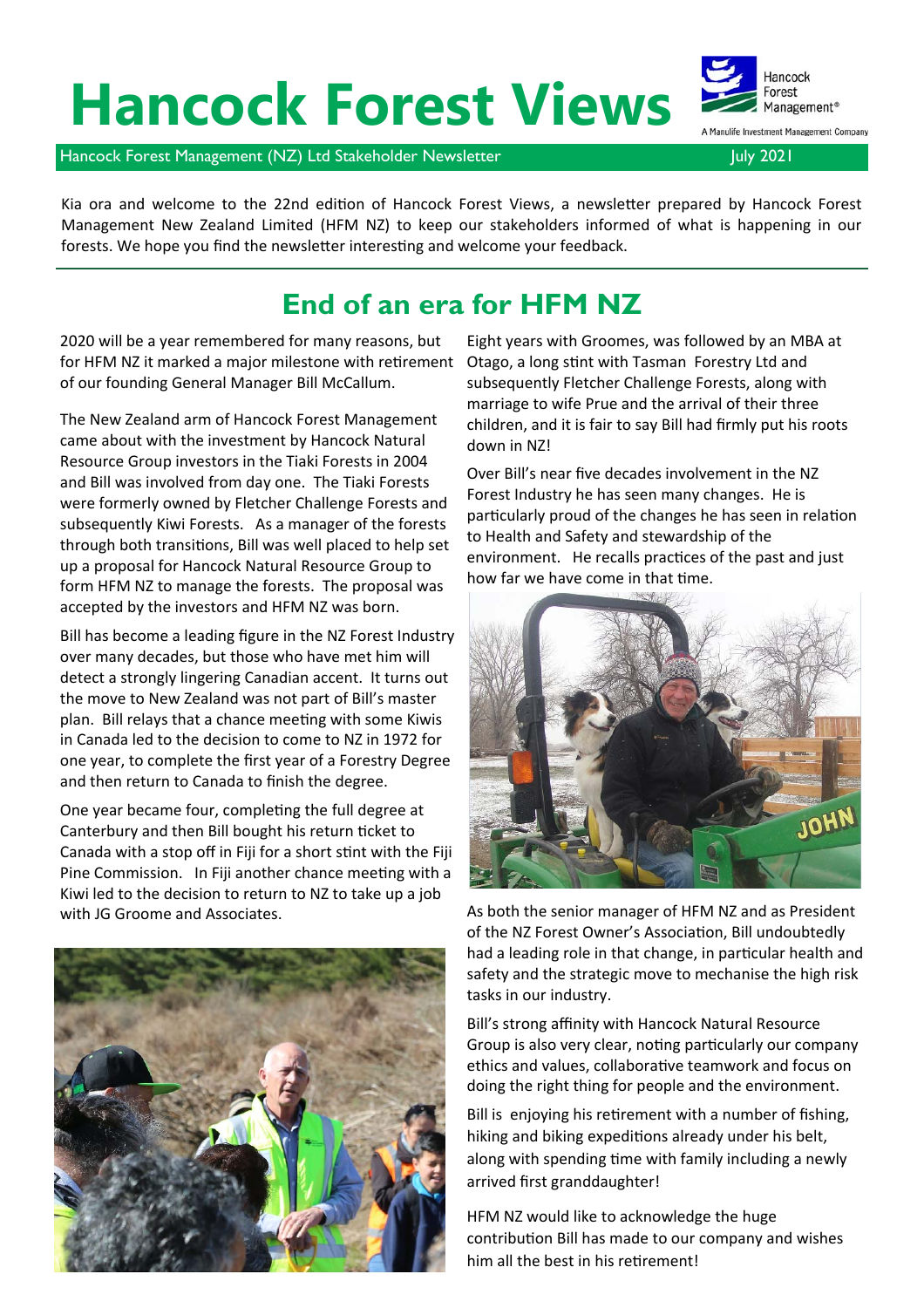## **Adventure racing through HFM NZ Forests**

In early March, elite athletes descended on Rotorua to compete in the GODzone adventure race. GODzone is regarded as the most technically challenging adventure race in the world. It is an endurance event where teams of four travel through remote areas on bike, on foot and with pack rafts and kayaks.

One of the unique things about the race is that the course details remain secret until a few hours before the start, so good route choice and navigation are key to success.

The 2021 event traversed the Central North Island, with competitors passing through multiple HFM NZ managed forests. Teams hiked through Tarawera Forest, biked past Mangawhio, Ngamotu, Rangitaiki and Rotoiti forests, and rode through Kinleith, before transitioning to pack rafts on Lake Ohakuri.

Teams are permitted up to eight and a half days to complete the 666km course. The winning team, finished in four days, 23 hours and 25min!



# **Ace of Spades— forestry crew of the future**

'Ace of Spades' is a silvicultural forestry crew that work for HFM NZ clients in our OTPP NZ and Taumata Estates in the Central North Island. What sets the crew apart is their somewhat novel approach to business ownership, with the owners of the business making up the bulk of the crew.

Ace of Spades was formed in November 2019 when the crew's previous employer wanted to get out of silvicultural work. Founding members Cain McKenzie, Ben White, Patrick Kiel Bidois, Alex Buckley and Damon Morgan decided to take the plunge and set up their own crew and take on the work. They all play rugby together and had a great working relationship so owning a business together seemed a logical solution.

Patrick Kiel Bidois has since moved onto other work leaving an opportunity for Kyle Patterson to join the company as a partner. Semisi Paea, Anaru Ihaia and Patrick Aislabie round out the eight man crew.



*Ace of Spades crew off to undertake thinning* 

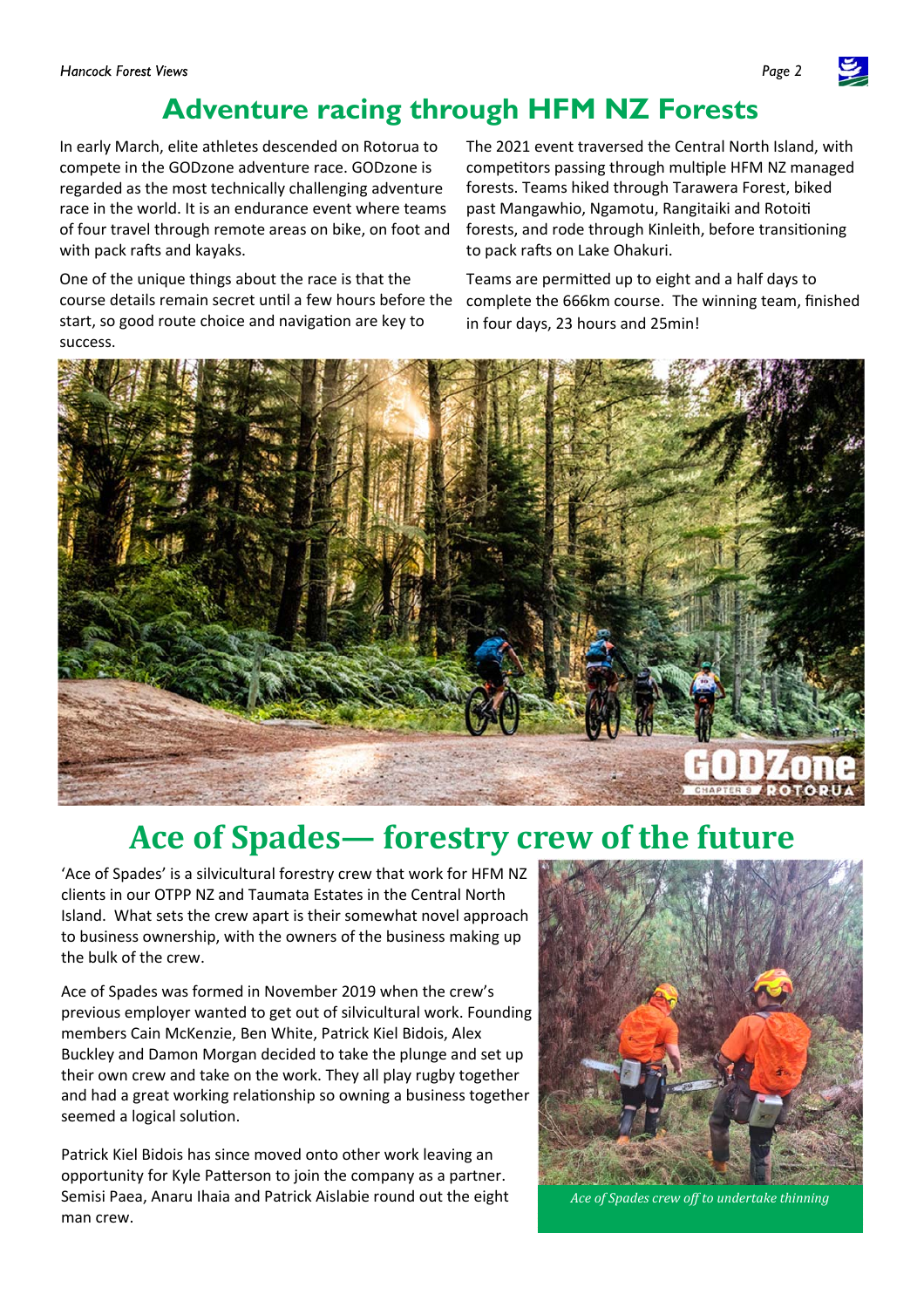#### Hancock Forest Views

*Contd from previous page...*



Ace of Spades: Anaru, Alex, Ben, Semisi, Kyle, Cain. Damon and Patrick (not pictured) make up the crew.

Cain McKenzie believes that the key to their success is their strong worth ethic, commenting "We have a good culture, working with our mates but when the van door opens its business. The standards we set are high".

The strong crew culture is helped by everyone in the crew being local Ngongataha people—and playing for the same local rugby club! Ace of Spades have also taken in university students over the holidays to boost the workforce.

One of the biggest challenges in setting up the business was funding the equipment that was required to get started. They also commented that the task of setting up systems to meet workplace Health and Safety requirements took some hard work from the team.

Ben confirms that the learning aspects have been a highlight, learning about new tasks such as thinning to waste and fire control. He comments that a highlight has been "learning together as a team and sharing your



knowledge with new crew members."

The crew's main work includes thinning and planting but more recently has included firefighting and undertaking a slash clearing trial, hand clearing slash from a stream in Te Waka Forest.

The plan for the future is to broaden the work by assisting with some aerial spraying operations, and undertaking plotting work.

HFM NZ wishes Ace of Spades every success and looks forward to working with them into the future.

*Ace of Spades crew having a well earned break after mopping up a fire in Kawerau earlier in the year*